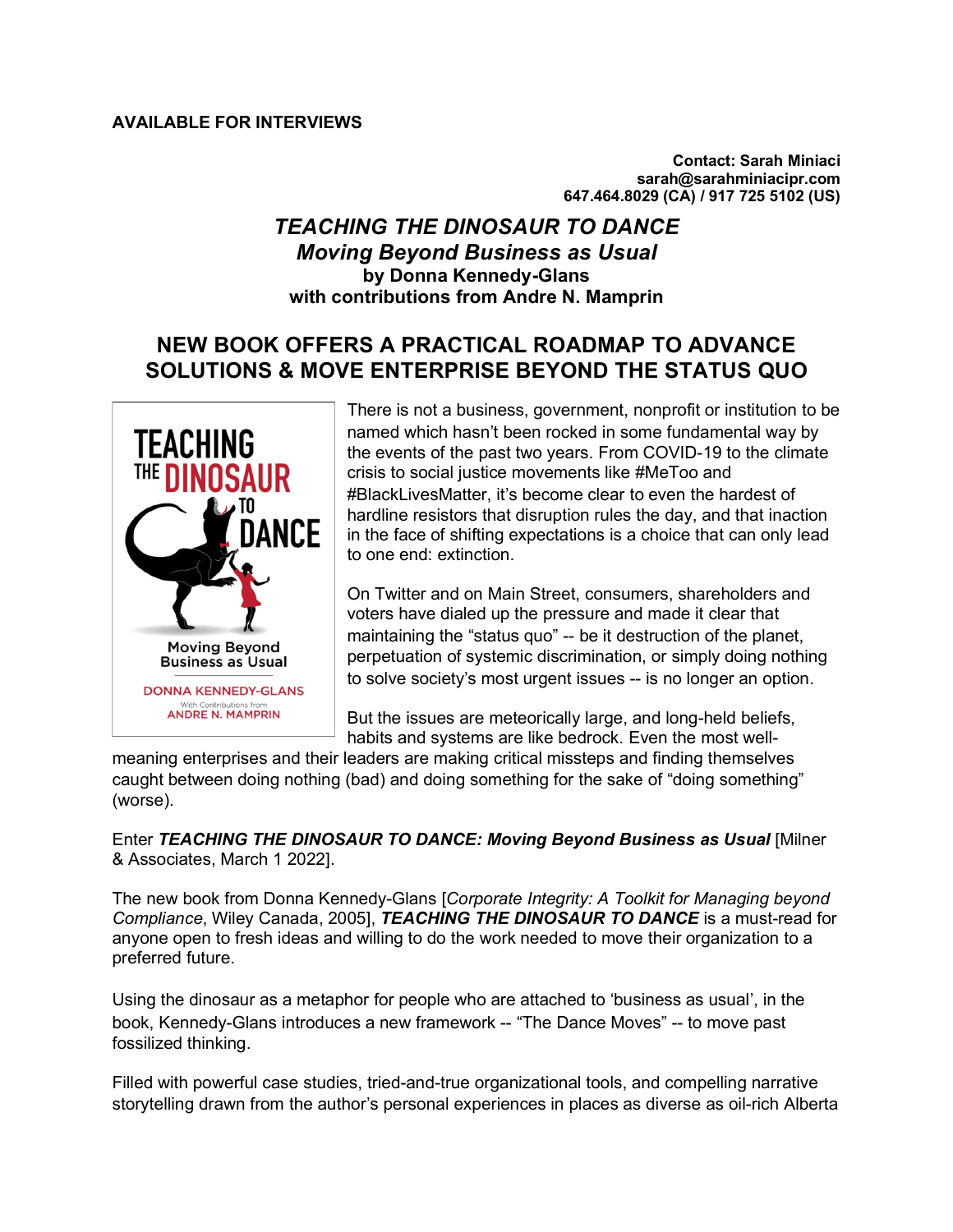and Nigeria, the farming communities of southern Ontario, and remote places in nations including Yemen, Indonesia and Colombia, *TEACHING THE DINOSAUR TO DANCE* offers a clear-eyed, solutions-driven roadmap that will empower the reader to rethink, redesign and execute enterprise revitalization… and possibly even transformation.

Written over the course of the COVID-19 pandemic, the book has been informed and inspired by Kennedy-Glans 'nearly 40-year career in leadership roles in the private, nonprofit and public sectors, and is supported by contributions from Andre N. Mamprin, a strategist and leadership consultant whose *Essential Elements of Leadership* is the product of 15+ years of exhaustive applied research, observation and documented evidence from more than 4,800 leaders.

"It's futile to keep running headlong at impenetrable power structures; to engage in polarized battles that have no genuine hope of dialogue; to keep pretending that marketing slogans reflect an organization's values," shares Kennedy-Glans. "The status quo isn't working, and willpower and good intentions alone will not sustain efforts to rebuild or launch an enterprise in a postpandemic world."

"It's going to be the job of all of us to figure out new ways to incentivize people who are stuck in their thinking to do things differently," she continues. "While business as usual may be extinct, there is value in understanding how we got to this point, and in discerning what to preserve and what to discard."

"In this particularly destabilizing time, I feel a responsibility to support the work of all enterprise builders—the new builders and the rebuilders—who seek to remain relevant and sustainable."

Donna Kennedy-Glans will have availability for interviews, expert commentary and byline article/op-ed contributions to promote the release of *TEACHING THE DINOSAUR TO DANCE*. The topics she can speak to include:

- Finding fairer ways for capitalism to pull its weight: how the events of past two years have created enormous challenges for enterprise, but also a "remarkable opportunity" in public, private and nonprofit sectors
- What enterprise leaders can do to navigate today's evolving expectations around netzero commitments, diversity & representation, and community impact
- Self-censorship, cancel culture and "inclusiveness checklists" how to create genuine dialogue and engage with stakeholders who hold different belief systems (or even oppose your enterprise goals) to build more resilient and innovative organizations
- How "Hail-Mary" attempts like highly visible corporate social responsibility (CSR) initiatives can backfire, and the many shortcomings of "willpower and good intentions"
- What is the future role of government, and where does the private sector fit in?
- Defining stewardship and making it a part of your enterprise story: taking the long view while remaining sensitive to the pressing issues of the day
- Why "efficient" organizations look great when the going is good, but fail spectacularly when a crisis crops up – the necessity of achieving balance between being quick, careful, nimble, and thoughtful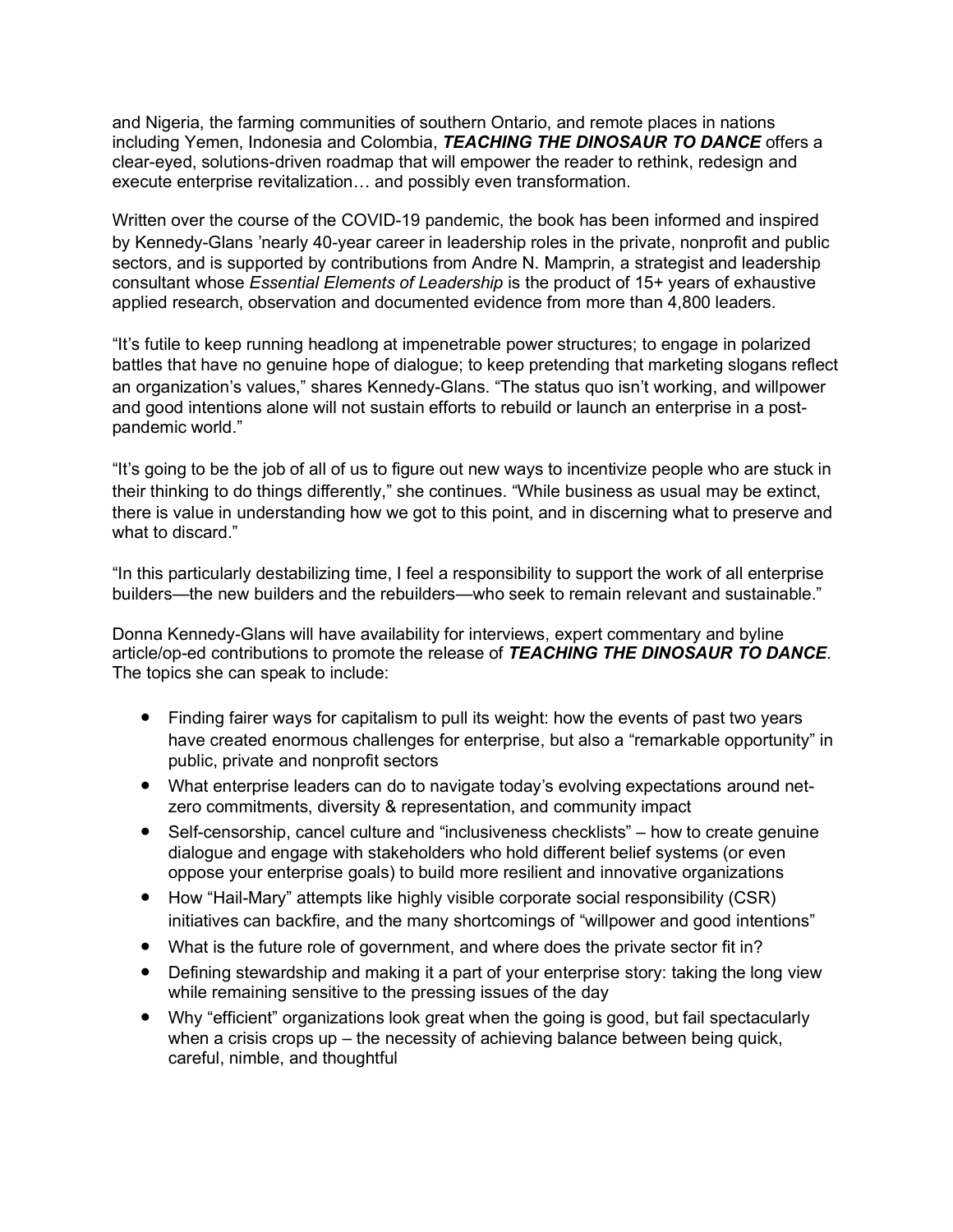- Taking accountability for the decisions that created the "status quo", finding the value in understanding how we got to this point and in discerning what to preserve and what to discard
- What are the personal leadership skills required to do this work?

### **About the Authors**

**DONNA KENNEDY-GLANS** is a boundary-crosser. She has worked on the ground to add value to enterprising projects in over thirty-five countries, in the public, private and non-profit sectors.

Born a farmer's daughter near Tillsonburg, in southwestern Ontario, Donna left the family cattle and tobacco farm to get a law degree at the University of Western Ontario and then headed further west, to Alberta, to work in the oil patch.

During her career in the energy sector, Donna held several unique and pioneering roles in risk management, corporate integrity and sustainability: she became the first female vice-president at Nexen; was an early architect of transparency initiatives in places like Nigeria; and again and again, demonstrated the ability to bring together investors, communities, advocates and governments on valuesbased issues.

Aside from a long career as an energy insider, Donna has varied experience across many sectors: founding a non-profit to build the capacity of women in Yemen, serving as an elected politician and cabinet minister, holding leading roles on boards of directors, and participating with her siblings in the stewardship of the family farm enterprise.

She is the author of *Corporate Integrity: A Toolkit for Managing beyond Compliance* (Wiley, 2005), and is now a political commentator, community builder, writer and speaker, weighing in on energy, leadership, governance, community and integrity issues.

Collaborating with others to design and implement smart solutions to vexing problems is a passion for Donna. Her goal has always been to figure out how to make better decisions within organizations, and to help others do the same, with greater agility and intention.

When she is not teaching dinosaurs to dance, Donna can be found hiking in some remote place, camera at the ready, or playing with her granddaughter, Kennedy.

Connect with Donna on Twitter (@dkennedyglans), Instagram (@dkennedyglans), LinkedIn (@dkennedyglans) and on her blog, beyondpolarity.blog

**ANDRE N. MAMPRIN** has been a student of both the art and the science of strategy and leadership for more than two decades. As Leader of Knowledge Architecture at The Next Institute and Executive Director of The Banff Centre Leadership Development, he has created a foundation for meaningful change through designing leadership learning content and delivering programs to more than 20,000 leaders.

**\*\***

Adjacent to his role at Next, Andre is currently working on several start-ups, including UpLift Studio Lab,™ a storytelling unit of The Next Institute; and The Next Learner Space,™ a global initiative to develop leadership skills for highly enterprising youth.

Andre is keenly interested in advancing new thinking and applied research in the fields of innovation, collaboration, leadership development and enterprise design. Andre served as Director, Centre for